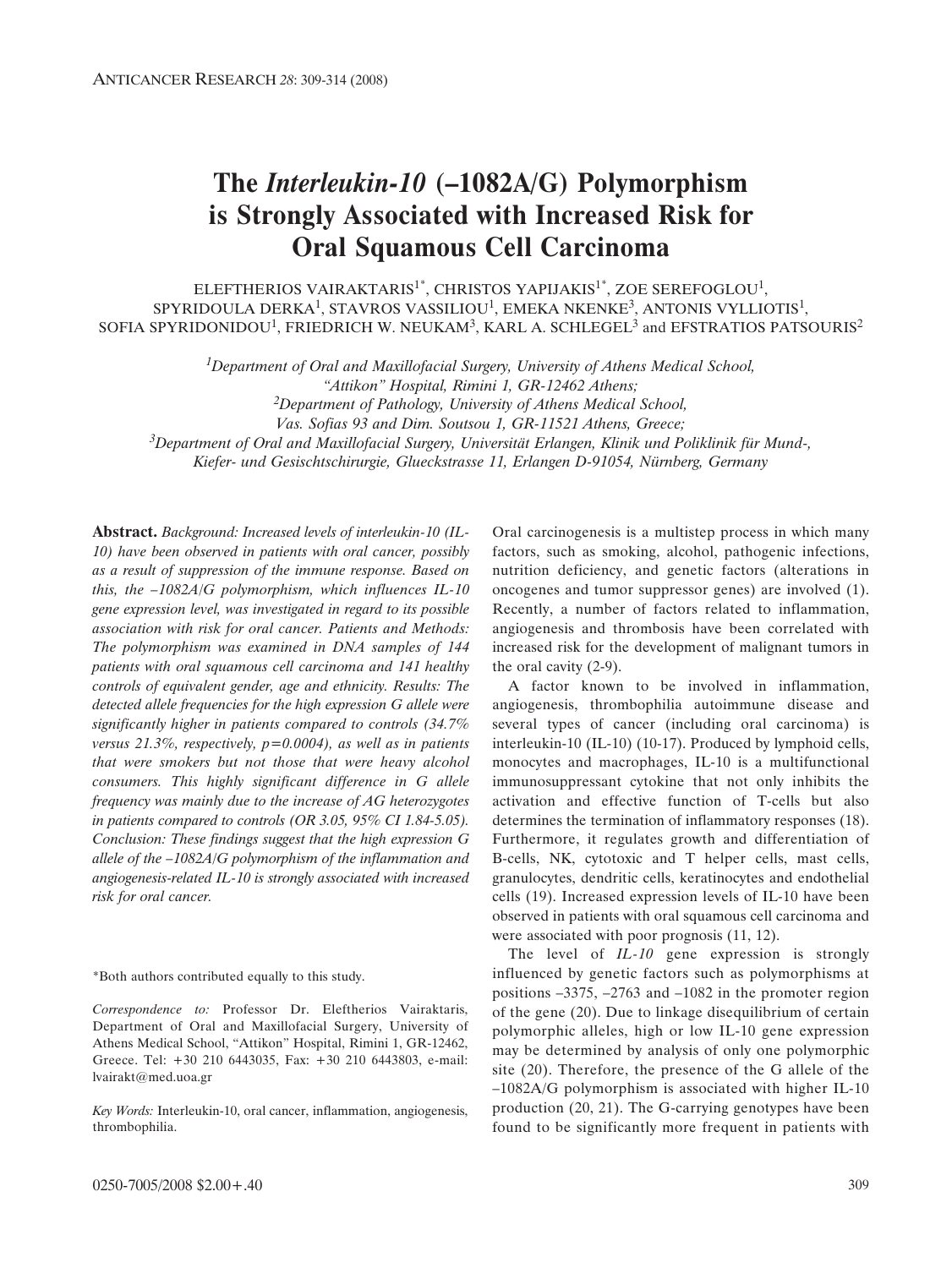lung squamous cell carcinoma (22). On the contrary, the AA genotype was significantly more frequent in patients with prostate cancer and cutaneous malignant melanoma (23, 24). No association of the –1082A/G polymorphism was observed with either esophageal squamous cell carcinoma or gastroesophageal junction adenocarcinoma (25, 26). The frequency of the high expression G allele ranges between 20-52% in Caucasians and 21-84% in Oriental Asians (23-27).

The purpose of this study was to examine whether the *IL*-*10* –1082A/G polymorphism is associated with risk for oral squamous cell carcinoma. Therefore, the –1082A/G polymorphism was studied in patients with oral cancer and healthy controls representing the general population.

#### **Patients and Methods**

In this study, 285 Greeks and Germans participated, after informed consent had been obtained, including 144 patients with oral squamous cell carcinoma and 141 healthy blood donors of equivalent ethnicity, gender and age. The patients were mostly men (N=114, 79.2%) and their age ranged between 40-84 years (mean 59.5 $\pm$ 10 years). The age (ranged 38-76 years; mean 54.5 $\pm$ 11.1 years) and the sex ratio of the controls ( $N=105$ , 74.5% men) were both comparable to those of the patients.

The patients under study had been operated on for oral cancer recently or up to a decade ago. In addition to clinical presentation, a biopsy with pathological diagnosis of tumor stages I-IV and a family history regarding any type of cancer or thrombophilia were available for each patient. Fifty-two patients (36.1%) had one or two first degree relatives with cancer and their age range (mean=59.9 years) did not differ significantly from the whole group of patients. Furthermore, 28 patients (19.4%) had one or two first-degree relatives with idiopathic thrombosis (mean=58.9 years) but again with no statistical difference compared to the whole group. Twelve patients (8.3%) had a positive family history for both cancer and thrombophilia (mean age=57.8 years).

Nearly all patients (94.4%) were smokers and about a third of them (31.9%) were alcohol abusers, consuming >3 drinks per day. Two thirds of the controls (62.7%) reported abuse of tobacco and about one third (26%) abuse of alcohol. Most of the participants in the two groups generally worked in a low-risk environment (with the exception of one patient and three controls who worked in chemical factories).

Blood samples were collected from all individuals under study and DNA was isolated with the use of a Nucleon<sup> $m$ </sup> kit (Macherey-Nagel GmbH & Co, Düren, Germany). Molecular detection of the –1082A/G polymorphism in the *IL-10* gene was performed by restriction fragment length polymorphism typing. This involved a combination of PCR amplification and digestion with restriction endonuclease *Mnl I* followed by gel electrophoretic analysis. The PCR conditions consisted of an initial denaturation step at  $94^{\circ}$ C, followed by 35 cycles of 94 $^{\circ}$ C for 50 sec, 54 $^{\circ}$ C for 1 min, and 72 $^{\circ}$ C for 55 s, as well as a final elongation step at  $72^{\circ}$ C for 5 min. The pair of primers used was: 5'-ATCCAAGACAACATCTACTAA-3' and 5'-TAAATATCCTCAAAGTTCC-3'. The generated PCR product of 587 bp was cleaved by restriction enzyme *Mnl I* into two constant fragments of 271 bp and 237 bp, as well into one

additional fragment of 113 bp when the A allele was present, or two additional fragments of 80 bp and 33 bp when the G allele was present. For verification of molecular analysis results, some of the samples were tested twice.

Statistical analyses were performed using SAS® software (version 9.0; SAS Worldwide Headquarters SAS Institute Inc., Cary, NC, USA). The frequencies of alleles and genotypes of the whole group or subgroups of patients were compared to the respective frequencies of the control group using age-adjusted Fisher's exact test and odds ratios. The Maentel-Haenzel method was used for the calculation of all odds ratios with a 95% confidence interval (CI). A *p*-value less than 0.05 was considered statistically significant.

# **Results**

The detected *IL-10* genotypes in healthy controls (representing the general population) and patients with oral cancer are shown in Table I. The data for the two populations under study (Greek and German healthy controls) were analyzed together, since there were no significant differences in genotype and allele frequencies of the *IL-10* polymorphism among the two populations.

In the control group the observed high expression G allele frequency was 21.3% and the carrier frequency was 42.6% (Table I). The detected carrier and allele frequencies for the high expression G allele in the patient group were significantly higher in comparison with that of the control group (*p<*0.0001 and *p=*0.0004, respectively Table I). The same pattern of significance was observed between controls and the subgroups of patients: a) in initial (I and II) stages of cancer (*p=*0.002 and *p=*0.0121, respectively, Table I), b) in advanced (III and IV) stages of cancer (*p=*0.0001 and *p=*0.0007, respectively, Table I), c) with positive family history of cancer (*p<*0.0001 and *p=*0.0001, respectively, Table II), d) without positive family history of cancer (*p=*0.0074 and *p=*0.0285, respectively, Table II), e) with positive family history of thrombophilia (*p=*0.0007 and *p=*0.0061, respectively, Table II), f) without positive family history of thrombophilia (*p=*0.0003 and *p=*0.0019, respectively, Table II), g) with tobacco abuse (*p<*0.0001 and *p=*0.0006, respectively, Table III), and h) without alcohol abuse (*p<*0.0001 in both cases, Table III).

Since GG homozygotes are very rare in the studied populations, the observed statistical difference of high expression G allele frequencies was due to the increase of AG heterozygotes in patients, in comparison with controls (Tables I-III). Compared to individuals with the AA genotype, the relative risk (OR) for AG heterozygotes to develop oral cancer was 3.05 (95% CI 1.84-5.05, Table I). Interestingly, AG individuals with a positive family history of cancer or thrombophilia have an even higher relative risk of developing oral cancer (OR 6.12, 95% CI 2.7-14.01 and OR 4.74, 95% CI 1.8-12.60, respectively, Table II).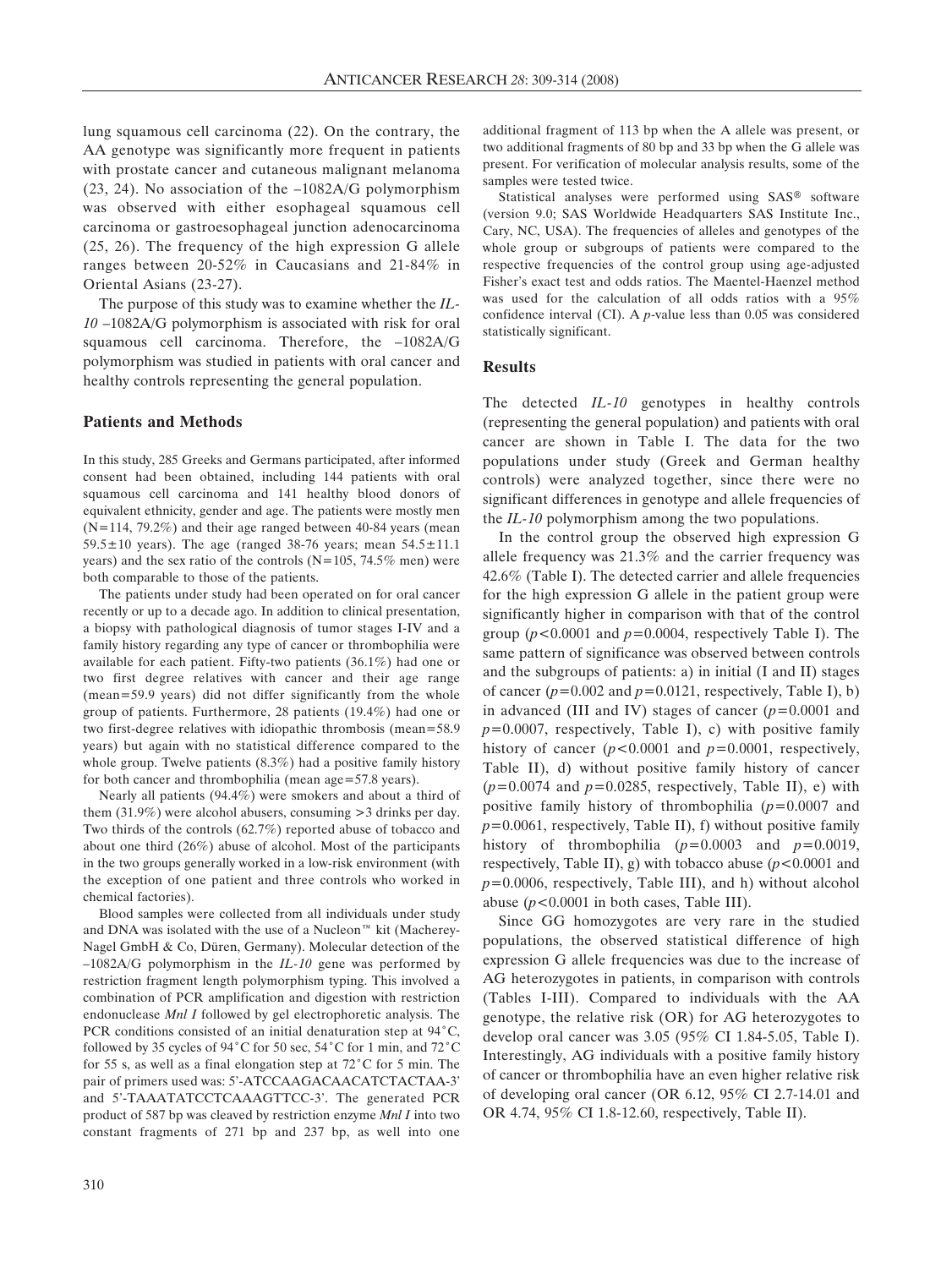| Genotype                            | Controls                |                           | Patients     |                                                                   |             |            | Cancer stages                               |              |            |                             |
|-------------------------------------|-------------------------|---------------------------|--------------|-------------------------------------------------------------------|-------------|------------|---------------------------------------------|--------------|------------|-----------------------------|
|                                     |                         |                           |              |                                                                   |             | I & II     |                                             |              | III & IV   |                             |
|                                     | $n(\%)$                 | $n(\%)$                   | $P$ -value   | OR (CI)                                                           | $n(\%)$     | $P$ -value | OR (CI)                                     | $n(\%)$      | $P$ -value | OR (CI)                     |
| G/G                                 | $0(0.0\%)$              | $2(1.4\%)$                | N.S.         | 7.13 $(0.33-155.4)$ 0 $(0.0\%)$                                   |             |            |                                             | $2(3.13\%)$  |            | $0.0376$ 15.95 (0.71-358.3) |
| A/A                                 |                         | $81(57.45\%)$ 46 (31.94%) |              | $(referent)$ 28 (35.0%)<br>1                                      |             |            | (referent)<br>1                             | $28(43.8\%)$ |            | (referent)<br>1             |
| A/G                                 |                         |                           |              | 60 (42.55%) 96 (66.67%) <0.0001 3.05 (1.84-5.05) 52 (65.0%) 0.002 |             |            | $2.53(1.40-4.55)$ 44 (68.75%) <b>0.0002</b> |              |            | $3.48(1.71-7.10)$           |
| Total                               | $141(100\%)$ 144 (100%) |                           |              |                                                                   | $80(100\%)$ |            |                                             | 64 $(100\%)$ |            |                             |
| Prevalence of G allele              |                         |                           |              |                                                                   |             |            |                                             |              |            |                             |
| G allele<br>frequency               | 21.3%                   | 34.7%                     | 0.0004       | $2.10(1.42-3.08)32.5\%$                                           |             |            | <b>0.0121</b> 1.86 (1.18-2.94) 37.5%        |              | 0.0007     | $2.46(1.52-3.97)$           |
| Carrier<br>frequency<br>of G allele | 42.6%                   | 68.1%                     | $<$ $0.0001$ | $3.12(1.88-5.15)$ 65.0%                                           |             | 0.002      | $2.53(1.40-4.55)$ 71.9%                     |              | 0.0001     | $3.71(1.84-7.50)$           |

Table I. Prevalence of IL-10 (–1802A/G) polymorphism in healthy controls and patients in regard to initial (I, II) and advanced (III, IV) cancer stages.

Fischer's *p*-value corresponds to genotype comparisons and allele frequency comparisons; odds ratios (OR) are age-adjusted; N.S. not significant; CI: 95% confidence interval.

### **Discussion**

Increased levels of IL-10 have been observed in patients with solid tumors, including oral squamous cell carcinoma, suggesting that this pleiotropic cytokine may have an important role in malignancy (10-12). IL-10 has been found to promote tumor proliferation by suppressing the immune and inflammatory responses (10, 14, 17).

A single nucleotide polymorphism (–1082A/G) in the promoter region of the *IL-10* gene affects its expression, and as a consequence the levels of IL-10 (21). The purpose of this study was to examine whether this polymorphism is associated with risk for oral cancer. The individuals under study were patients with oral squamous cell carcinoma whose genotypes were compared to those of matched healthy controls.

Despite the modest number of studied individuals, a significant difference was observed in the total group and several subgroups of patients. The AG heterozygotes were significantly more frequent in patients with oral cancer, regardless of their family history of either cancer or thrombophilia, and regardless of their cancer stage. Interestingly, the high expression G allele behaves as a true dominant trait. The same pattern was also observed in subgroups of patients with smoking habits and without alcohol abuse. While the effect of tobacco may not be evaluated because almost all studied patients were smokers, it seems that the effect of the high expression G allele is more

pronounced in individuals without heavy drinking habits. Based on these results, constitutive high levels of *IL-10* gene expression may have an important role in increasing susceptibility for development of oral cancer, taking into account its multifunctional effects.

The present findings are in accordance with the previously observed increase of IL-10 expression in oral carcinomas (11, 12). In an immunohistochemical study of oral and oropharyngeal carcinomas, the intensity of positive staining for IL-10 was inversely correlated with the overall survival rate (12). Increased plasma levels of IL-10 were detected in patients with head and neck squamous cell carcinoma, especially in those with metastasizing tumors (11).

IL-10 may increase susceptibility to oral cancer in a synergistic manner with other cytokines. For example, although IL-10 inhibits some cytokines, including IL-6, in lymphocyte cultures, it may act as a cooperative growth factor with IL-6 for non-Hodgkin's lymphoma (28). Such a cooperative role of IL-10 and IL-6 in oral malignancies might be extremely potent. In accordance with this notion, we have previously found that a polymorphic allele, which confers higher gene expression of *IL-6* after an inflammatory stimulus, is significantly associated with the aggressive progress of oral oncogenesis (5).

On the other hand, there is a discrepancy between this study and reports for absence of association of the –1082A/G polymorphism with esophageal cancer in a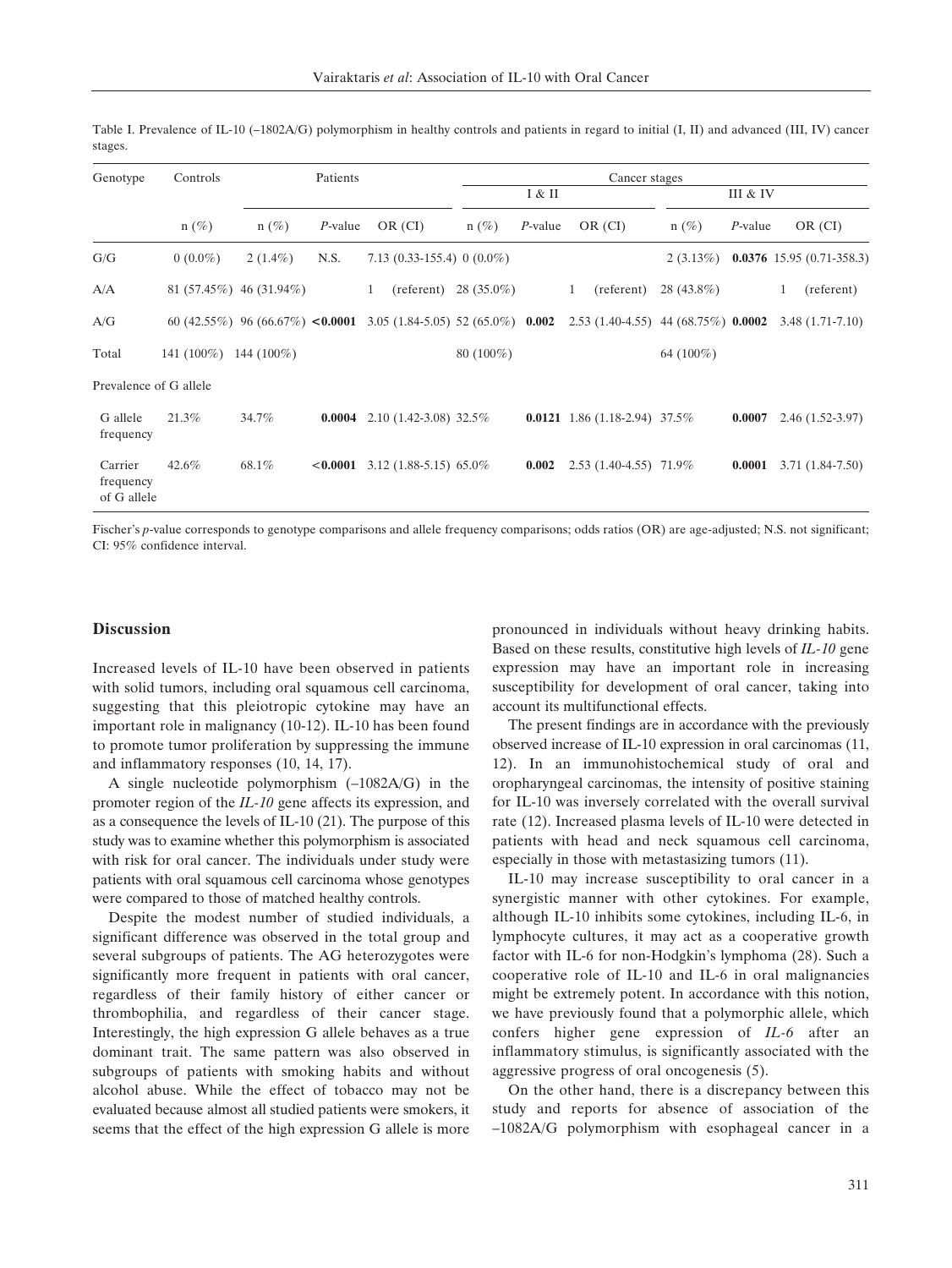| Genotype                            | Controls                |             |                | Positive family history of cancer |                                  |                  |                              |            |               | Positive family history of thrombophilia |              |                  |                         |
|-------------------------------------|-------------------------|-------------|----------------|-----------------------------------|----------------------------------|------------------|------------------------------|------------|---------------|------------------------------------------|--------------|------------------|-------------------------|
|                                     | n (%)                   |             | Patients with  |                                   |                                  | Patients without |                              |            | Patients with |                                          |              | Patients without |                         |
|                                     |                         | n $(\%)$    | P-value        | R(CI)<br>$\circ$                  | n $(\%)$                         | P-value          | OR(CI)                       | n $(\%)$   | P-value       | OR(CI)                                   | n $(\%)$     | $P$ -value       | OR <sub>(CI)</sub>      |
| G/G                                 | $(0.0\%)$               | 2(3.85%)    | $0.0154$ 67.0  | $(2.5-1811.3)$ 0 $(0.0\%)$        |                                  |                  |                              | $(0.0\%)$  |               |                                          | 2(1.72%)     | N.S              | $7.8 \quad (0.4-170.2)$ |
| $\Delta/\Delta$                     | 81 (57.45%) 10 (19.23%) |             |                | (referent)                        | 36(39.13%)                       |                  | (referent)<br>$\overline{ }$ | 6(21.4%)   |               | (referent)                               | 40 (34.5%)   |                  | (referent)              |
| A/G                                 | $60(42.55%)$ 40 (76.9%) |             | < 0.0001       | 6.12                              | $(2.7-14.01)$ 56 (60.87%) 0.0074 |                  | 2.24 (1.29-3.90)             | 22 (78.6%) | 0.0007        | 4.74 (1.8-12.6)                          | 74 (63.79%)  | 0.0004           | $2.73(1.6-4.7)$         |
| Total                               | 141 (100%)              | $52(100\%)$ |                |                                   | $92(100\%)$                      |                  |                              | 28 (100%)  |               |                                          | 116(100%)    |                  |                         |
| Prevalence of G allele              |                         |             |                |                                   |                                  |                  |                              |            |               |                                          |              |                  |                         |
| frequency<br>G allele               | $21.28\%$               | 42.3%       | 0.0001         | $(1.83 - 5.16)$ 30.4%<br>$3.07$   |                                  | 0.0285           | 1.72 (1.11-2.65)             | $39.3\%$   | 0.0061        | $2.45(1.3-4.5)$                          | $33.6\%$     | 0.0019           | $2.00(1.3-3.03)$        |
| of G allele<br>frequency<br>Carrier | 42.55%                  | $80.8\%$    | < 0.0001       | $(2.77 - 14.47)$<br>6.33          | $60.9\%$                         | 0.0074           | $2.24(1.3-3.9)$              | $78.6\%$   | 0.0007        | 4.74 (1.8-12.6)                          | 65.5%        | 0.0003           | 2.81 (1.6-4.8)          |
| Genotype                            | Controls                |             |                | Positive family history of cancer |                                  |                  |                              |            |               | Positive family history of thrombophilia |              |                  |                         |
|                                     | n $(\%)$                |             | Patients with  |                                   |                                  | Patients without |                              |            | Patients with |                                          |              | Patients without |                         |
|                                     |                         | n $(\%)$    | P-value        | R(CI)<br>$\circ$                  | n $(\%)$                         | P-value          | OR(CI)                       | n $(\%)$   | $P$ -value    | OR(CI)                                   | n $(\%)$     | $P$ -value       | OR <sub>(CI)</sub>      |
| G/G                                 | $(0.0\%)$               | 2(1.47%)    | N.S.           | $(0.4 - 70.2)$<br>7.79            | $(0.0\%)$                        |                  |                              | $(0.0\%)$  |               |                                          | $2\ (2.0\%)$ | N.S.             | $15.95(0.7-59.3)$       |
| $\Delta/\Delta$                     | 81 (57.45%) 44 (32.35%) |             |                |                                   | 2(25%)                           |                  | (referent)<br>$\overline{ }$ | 22 (47.8%) |               | (referent)                               | 24 (24.5%)   |                  | (referent)              |
| A/G                                 | 60 (42.55%) 90 (66.2%)  |             | 0.0001         | $(1.11 - 3.66)$<br>2.97           | 6(75%)                           | N.S.             | 3.80 (0.83-17.50) 24 (52.2%) |            | N.S.          | $1.6(0.8-3.2)$                           | $72(73.5\%)$ | ${}_{<0.0001}$   | $4.43(2.5 - 7.97)$      |
| Total                               | 141 (100%) 136 (100%)   |             |                |                                   | $8(100\%)$                       |                  |                              | 46 (100%)  |               |                                          | 98 (100%)    |                  |                         |
| Prevalence of G allele              |                         |             |                |                                   |                                  |                  |                              |            |               |                                          |              |                  |                         |
| frequency<br>G allele               | $21.3\%$                | 34.6%       | 0.0006         | $(1.40 - 3.07)$ 37.5%<br>2.07     |                                  | N.S.             | 2.43 (0.81-7.27)             | $26.1\%$   | ΧŚ.           | 1.42 (0.80-2.51) 38.8%                   |              | ${}_{0.0001}$    | $2.49(1.6-3.8)$         |
| of G allele<br>frequency<br>Carrier | $42.6\%$                | 67.7%       | ${}_{<0.0001}$ | $(1.83 - 5.06)$ 75.0%<br>3.04     |                                  | N.S.             | $3.80(0.8 - 17.5)$           | 52.2%      | N.S.          | 1.59 (0.79-3.20) 75.5%                   |              | 0.0001           | $4.55(2.5-8.2)$         |

ANTICANCER RESEARCH *28*: 309-314 (2008)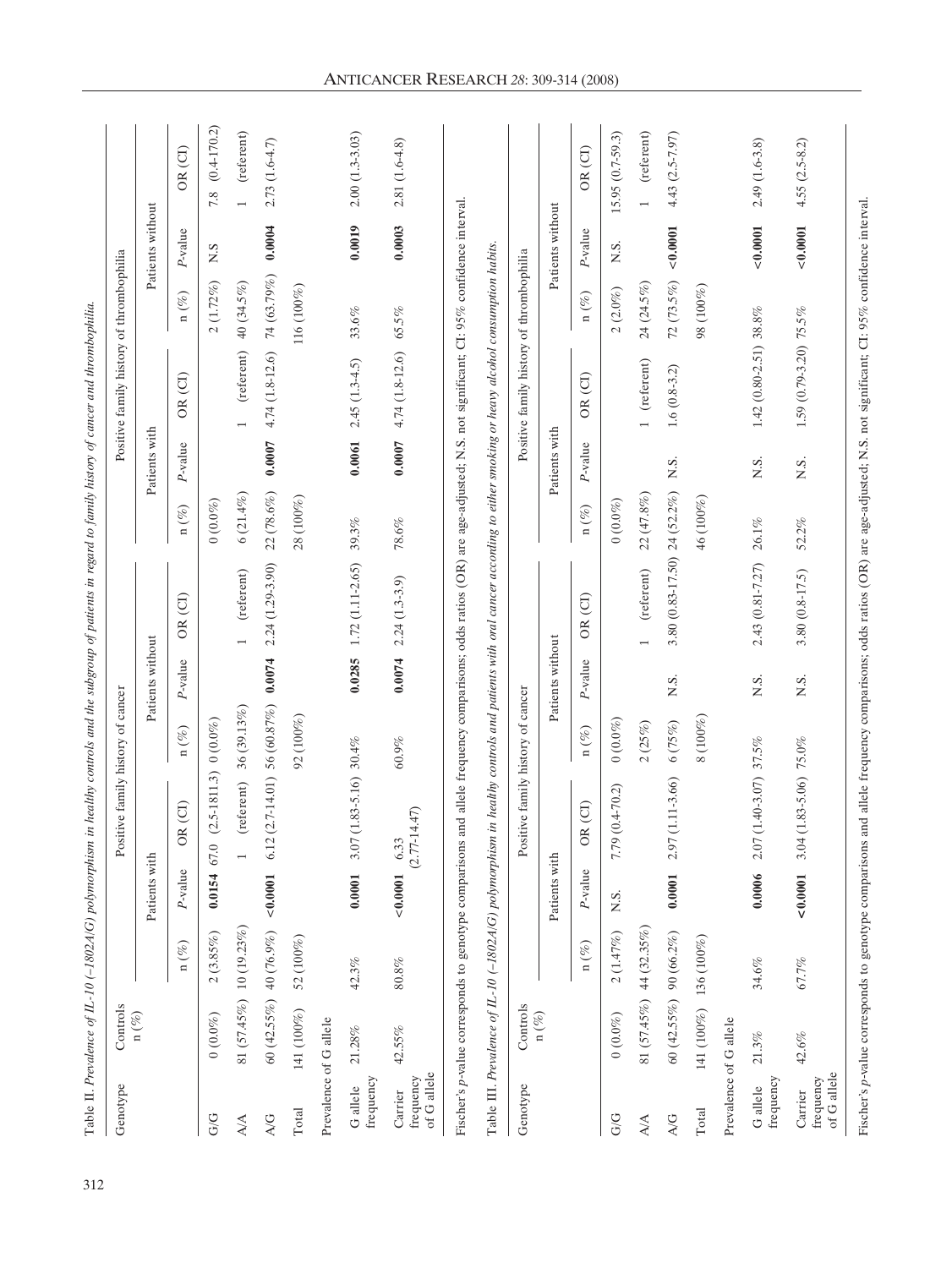Chinese population (25, 26). That discrepancy might be explained either by the diverse ethnic background of the two studied populations or by the different mechanisms possibly involved in the development of oral and esophageal cancer. The latter explanation is reinforced by findings of two other Chinese studies in which a matrix *metalloproteinase-1* gene polymorphism was found to be associated with oral cancer but not with esophageal cancer (29, 30).

In conclusion, the present study indicates that the –1082A/G polymorphism of the IL-10 gene is associated with increased risk for oral cancer.

## **Acknowledgements**

This work was co-funded by the European Social Fund and National Resources (EPEAEK II Pythagoras 70/3/7391) grant to E.V.

# **References**

- 1 McDowell JD: An overview of epidemiology and common risk factors for oral squamous cell carcinoma. Otolaryngol Clin North Am *39*: 277-294, 2006.
- 2 Tsai MH, Chen WC, Chen HY and Tsai FJ: Urokinase gene 3'- UTR T/C polymorphism is associated with oral cancer. J Clin Lab Anal *18*: 276-279, 2004.
- 3 Vairaktaris E, Yapijakis C, Kessler P, Vylliotis A, Ries J, Wiltfang J, Vassiliou S, Derka S and Neukam FW: *Methylenetetrahydrofolate reductase* polymorphism and minor increase of risk for oral cancer. J Cancer Res Clin Oncol *132*: 219-222, 2006.
- 4 Vairaktaris E, Yapijakis C, Serefoglou Z, Vylliotis A, Ries J, Nkenke E, Wiltfang J, Derka S, Vassiliou S, Springer I, Kessler P and Neukman FW: *Plasminogen activator inhibitor-1* polymorphism is associated with increased risk for oral cancer. Oral Oncol *42*: 888-892, 2006.
- 5 Vairaktaris E, Yiannopoulos A, Vylliotis A, Yapijakis C, Derka S, Vassiliou S, Nkenke E, Serefoglou Z, Ragos V, Papageorgiou G, Vorris E, Critseli E, Avgoustidis D, Neukam F and Patsouris E: Strong association of *interleukin-6* –174G>C promoter polymorphism with increased risk of oral cancer. Int J Biol Markers *21*: 246-250, 2006.
- 6 Vairaktaris E, Yapijakis C, Serefoglou Z, Derka S, Vassiliou S, Nkenke E, Vylliotis A, Wiltfang J, Avgoustidis D, Critselis E, Patsouris E and Neukam FW: The *interleukin-8* (–251A/T) polymorphism is associated with increased risk for oral squamous cell carcinoma. Eur J Surg Oncol *33*: 504-507, 2006.
- 7 Vairaktaris E, Yapijakis C, Yiannopoulos A, Vassiliou S, Serefoglou Z, Vylliotis A, Nkenke E, Critselis E, Avgoustidis D, Neukam FW and Patsouris E: Strong association of the *tissue inhibitor of metalloproteinase-2* polymorphism with an increased risk of oral squamous cell carcinoma in Europeans. Oncol Rep *17(4)*: 963-968, 2007.
- 8 Vairaktaris E, Yannopoulos A, Vassiliou S, Serefoglou Z, Vylliotis A, Nkenke E, Critselis E, Avgoustidis D, Yapijakis C, Neukam FW and Patsouris E: Strong association of interleukin-4 (590C/T) polymorphism with increased risk for oral squamous cell carcinoma in Europeans. Oral Surg Oral Med Oral Pathol Oral Radiol Endod *104(6)*: 796-802, 2007.
- 9 Vairaktaris E, Yapijakis C, Tsigris C, Vassiliou S, Derka S, Nkenke E, Spyridonidou S, Vylliotis A, Vorris E, Ragos V, Neukam FW and Patsouris E: Association of *angiotensinconverting enzyme* gene insertion/deletion polymorphism with increased risk for oral cancer. Acta Oncol *46*: 1097-1102, 2007.
- 10 Fortis C, Foppoli M, Gianotti L, Galli L, Citterio G, Consogno G, Gentilini O and Braga M: Increased interleukin-10 serum levels in patients with solid tumors. Cancer Lett *104*: 1-5, 1996.
- 11 Karcher J, Reisser C, Daniel V and Herold-Mende C: Cytokine expression of transforming growth factor-beta2 and interleukin-10 in squamous cell carcinomas of the head and neck. Comparison of tissue expression and serum levels. Otolaryngology (HNO) *47*: 879-884, 1999.
- 12 Fujieda S, Sunaga H, Tsuzuki H, Fank GK and Saito H: IL-10 expression is associated with the expression of platelet-derived endothelial cell growth factor and prognosis in oral and oropharyngeal carcinoma. Cancer Letters *136*: 1-9, 1999.
- 13 Cardillo MR, Sale P and Di Silverio F: Heat shock protein-90, IL-6 and IL-10 in bladder cancer. Anticancer Res *20*: 4579- 4583, 2000.
- 14 Hatanaka H, Abe Y, Naruke M, Tokunaga T, Oshika Y, Kawakami T, Osada H, Nagata J, Kamochi J, Tsuchida T, Kijima H, Yamazaki H, Inoue H, Ueyama Y and Nakamura M: Significant correlation between interleukin 10 expression and vascularization through angiopoietin/TIE2 networks in nonsmall cell lung cancer. Clin Cancer Res *7*: 1287-1292, 2001.
- 15 de Jong BA, Westendorp RG, Eskdale J, Uitdehaag BM and Huizinga TW: Frequency of functional *interleukin-10* promoter polymorphism is different between relapse-onset and primary progressive multiple sclerosis. Hum Immunol 63: 281-285, 2002.
- 16 Fernández RP and Kaski JC: Interleukin-10 and Coronary Disease. Rev Esp Cardiol *55*: 738-750, 2002.
- 17 Nagata J, Kijima H, Hatanaka H, Tokunaga T, Takagi A, Mine T, Yamazaki H, Nakamura M and Ueyama Y: Correlation between interleukin 10 and vascular endothelial growth factor expression in human esophageal cancer. Int J Mol Med *10*: 169- 172, 2002.
- 18 de Vries JE: Immunosuppresive and anti-inflammatory properties of interleukin-10. Ann Med *27*: 537-541, 1995.
- 19 Moore KW, de Waal Malefyt R, Coffman RL and O'Garra A: Interleukin-10 and the interleukin-10 receptor. Annu Rev Immunol *19*: 683-765, 2001.
- 20 Lin MT, Storer B, Martin PJ, Tseng LH, Gooley T, Chen PJ and Hansen JA: Relation of an *interleukin-10* promoter polymorphism to graft-*versus*-host disease and survival after hematopoietic-cell transplanation. N Engl J Med *349*: 2201-2210, 2003.
- 21 Yilmaz V, Yentur SP and Saruhan-Direskeneli G: *IL-12* and *IL-10* polymorphisms and their effects on cytokine production. Cytokine *30*: 188-194, 2005.
- 22 Seifart C, Plagens A, Dempfle A, Clostermann U, Vogelmeier C, von Wichert P and Seifart U: *TNF-alpha*, *TNF-beta*, *IL-6*, and *IL-10* polymorphisms in patients with lung cancer. Dis Markers *21*: 157-165, 2005.
- 23 Howell WM, Turner SJ, Bateman AC and Theaker JM: *IL-10* promoter polymorphisms influence tumor development in cutaneous malignant melanoma. Genes Immun *2*: 25-31, 2001.
- 24 McCarron SL, Edwards S, Evans PR, Gibbs R, Dearnaley DP, Dowe A and Southgate C: Influence of cytokine gene polymorphisms on the development of prostate cancer. Cancer Research *62*: 3369-3372, 2002.